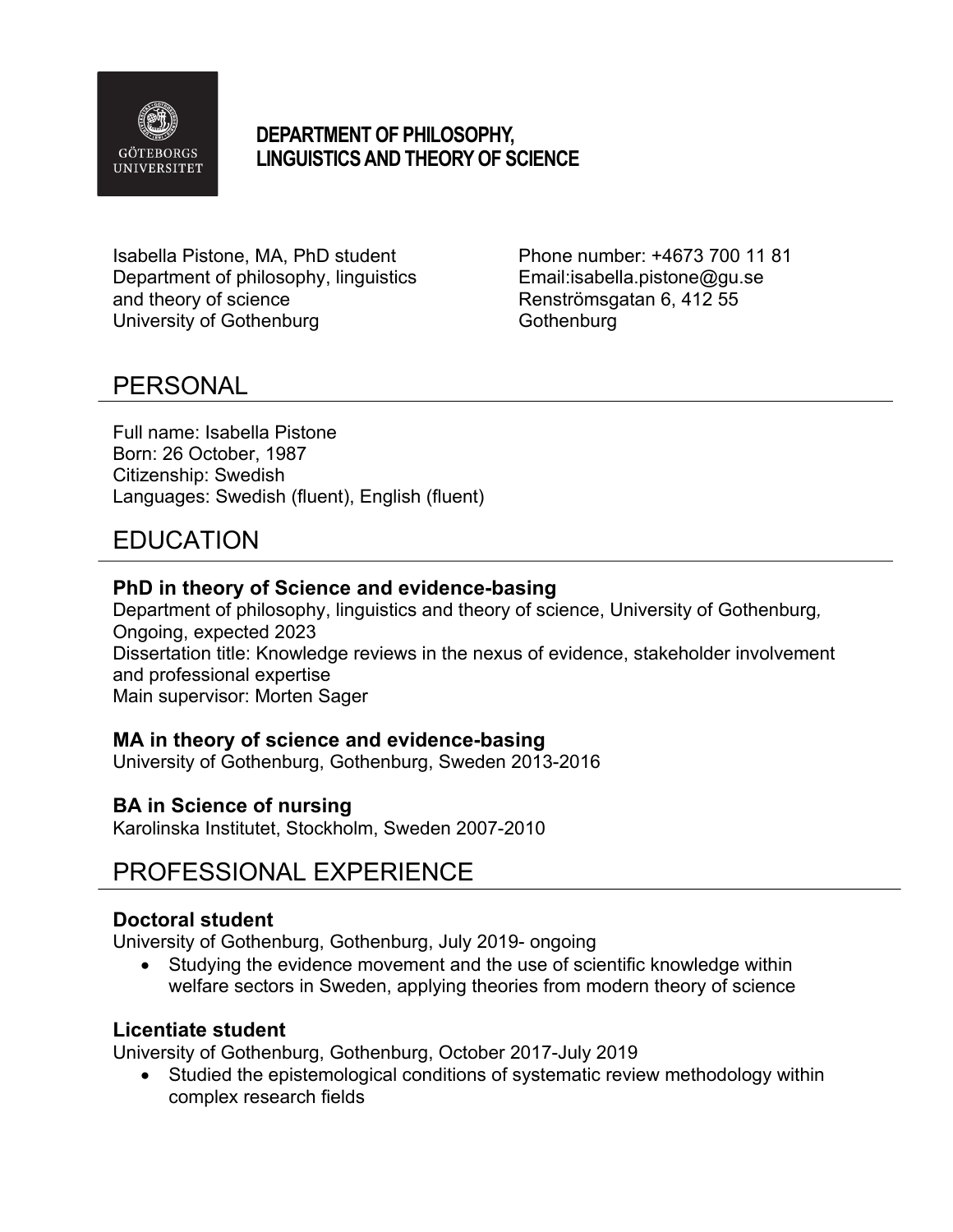• Conducted a number of systematic reviews within the field of public health

#### **Research assistant**

Karolinska Institutet, Stockholm, March 2017-july 2017

• Did qualitative semi-structured interviews with psychologists within a research project about fidelity and adaptations of a standardized mental health intervention

#### **Assistant researcher**

University of Gothenburg, Gothenburg, March 2016-october 2017

• Conducted a systematic literature review about suicide prevention for the Swedish agency of public health

#### **Investigator**

Unit for implementation and evaluation, Center for epidemiology and community medicine, Stockholm, August 2016-august 2017

- Workshops in implementation of methods within health care
- Quantitative evaluation of the implementation of an eHealth program within a Swedish hospital

#### **Project assistant**

Swedish agency for health technology assessment and assessment of social services (SBU), Stockholm, March 2016-july 2016

• Relevance assessment and data extraction in a systematic review project about children in foster homes

# TEACHING EXPERIENCE

#### **Lecturer**

Department of philosophy, linguistics and theory of science, University of Gothenburg, 2018-2019

- Planned and held a lecture about study designs and quality assessment of studies in a master's program in evidence-basing
- Planned and held a couple of lectures about the method of systematic literature reviews in a master's program in evidence-basing

# PUBLICATIONS

**Pistone, Isabella**, Eriksson, Erik, Beckman, Ulrika, Mattsson, Christer, & Sager, Morten. (2019). *A Scoping Review of Interventions for Preventing and Countering Violent Extremism: Current Status and Implications for Future Research*, (19), 1-84.

Sager, Morten, & **Pistone, Isabella**. (2019). *Mismatches in the production of a scoping review: Highlighting the interplay of (in)formalities*. Journal Of Evaluation In Clinical Practice, 2019, Vol. 25, Iss. 6, Pp. 930-.937,25(6), 930-937.